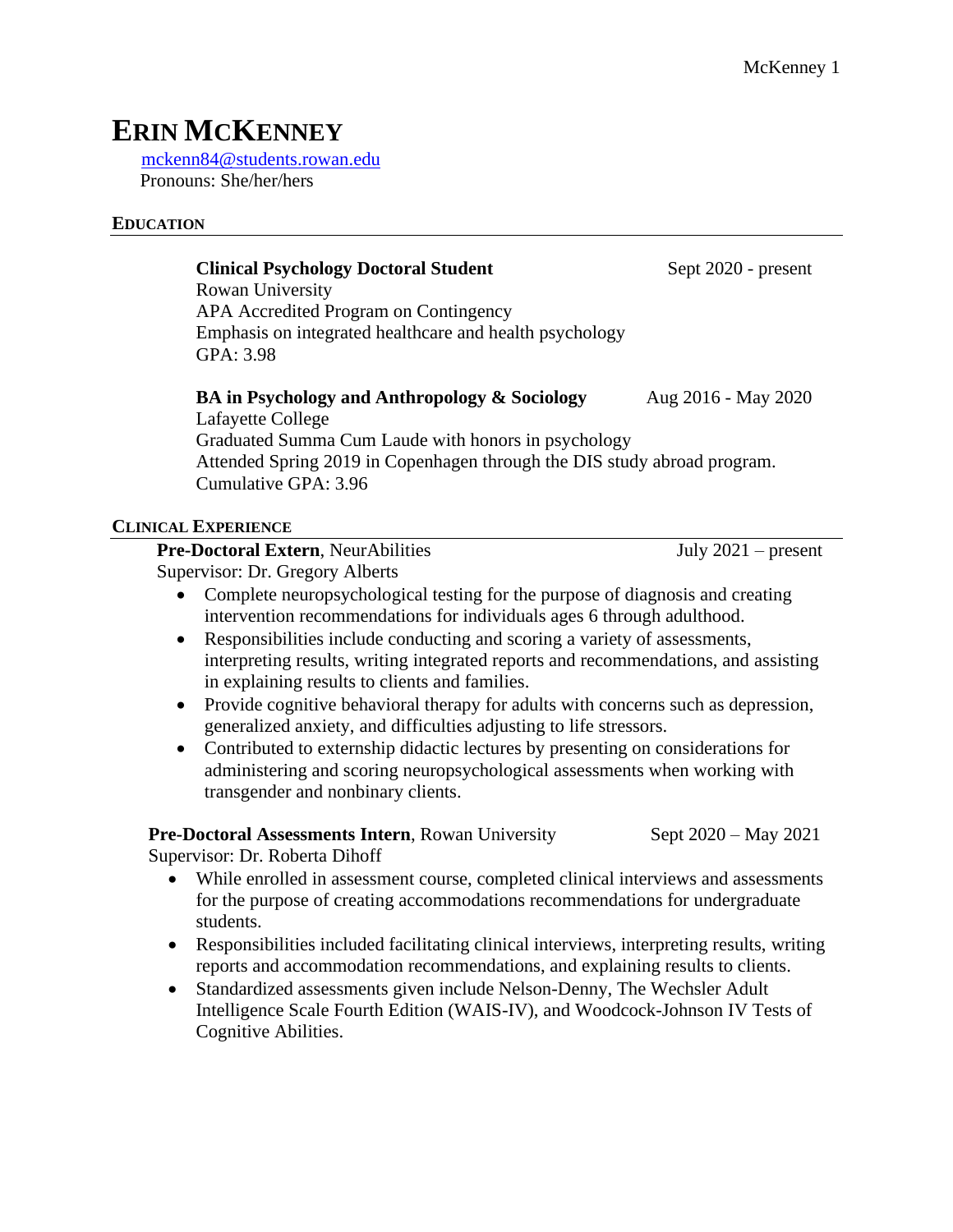**Undergraduate Practicum Student**, Social Psychiatry Café Jan 2019 – May 2019 Copenhagen, Denmark

- Spent approximately four hours per week one-on-one or in small groups with café clients. Clients were primarily middle-aged and older adults, often with a diagnosis of schizophrenia and prior history of trauma.
- Facilitated social skills practice through group conversations and activities.
- Used evidence-based skills drawn from cognitive behavioral therapy, motivational interviewing, and humanistic psychology.
- Researched and presented on café's shared decision-making and patient leadership.

**Volunteer**, Easton Hospital Behavioral Health Unit May 2018 – Sept 2018

- Interacted one-on-one with patients, assisted with admittance and discharge, and created patient binders.
- Patients were all over the age of 18 and had a variety of diagnoses. Many were experiencing psychosis, had recently engaged in self-directed violence, and/or had cooccurring substance use disorders.

#### **Volunteer/Preminger Gerontology Scholar** March 2018 – Sept 2018

Gracedale Nursing Home

- Facilitated activities with residents and evaluated the success of high school volunteer program. Proposed an oral history program and created its procedure.
- Worked one-on-one regularly with a small group of residents, primarily with major neurocognitive disorders.

#### **RESEARCH EXPERIENCE**

| <b>Doctoral Student and Research Fellow, Rowan University</b> | Sept 2020 - present |
|---------------------------------------------------------------|---------------------|
| Social, Emotional, and Affective Health Lab (SEAHL)           |                     |
| Advisor: Dr. Katherine Gotham                                 |                     |

- The Social, Emotional, and Affective Health Lab seeks to collaborate with the autistic community to help improve emotional health in neurodivergent populations. Current research focuses on the predictors and measurement of depression and anxiety in autistic adolescents and adults.
- Master's thesis explores predictors of depression and anxiety across autistic and nonautistic students' first semester of college.

# **Psychology Honors Thesis**, Lafayette College Aug 2019 – May 2020

Advisor: Dr. Jennifer Talarico

- Researched how timing and consistency of access to Augmentative and Alternative Communication Devices affects non-speaking children's mental health and independence outcomes in adulthood.
- Created research question, designed screen-reader accessible surveys, recruited participants, analyzed data, and defended thesis proposal.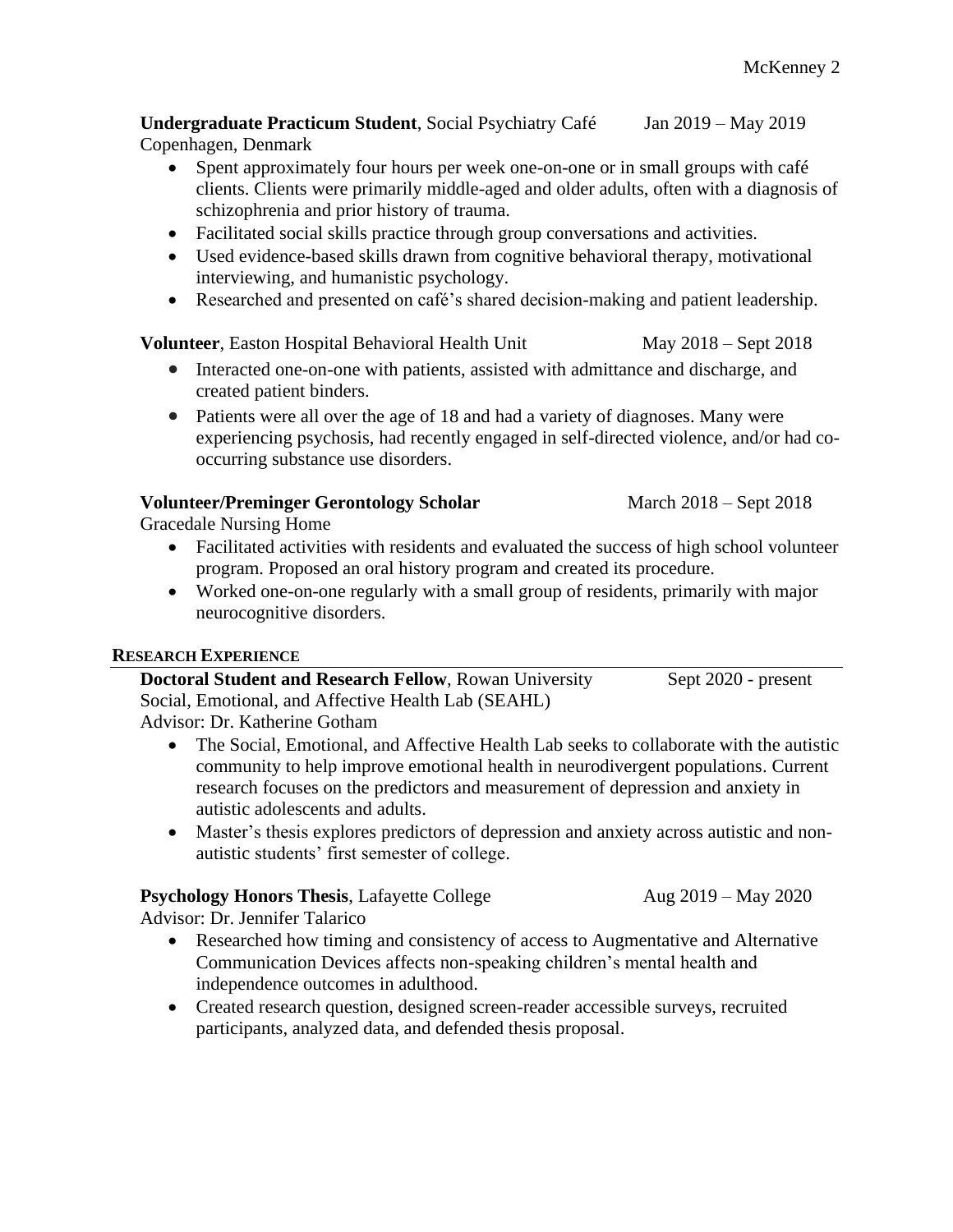#### **EXCEL Scholar Research Assistant**, Lafayette College Aug 2018 - May 2020 Kids Lab

Advisor: Dr. Lauren Myers

- Studied how toddlers respond to on-screen partners and how parents use strategies to engage children in video chat.
- Designed studies, recruited participants, created surveys, ran trials, and analyzed data. Worked extensively with families in the Lehigh Valley.

#### **PUBLICATIONS**

#### *Manuscripts*

Williams, Z. J., **McKenney, E. E.**, & Gotham, K. O. (2021). Investigating the structure of trait rumination in autistic adults: A network analysis. *Autism*, 25(7), 2048–2063. https://doi.org/10.1177/13623613211012855

Gotham, K., Williams, Z., Brunwasser, S., **McKenney, E.E.** (in prep). Phenomenology and measurement of repetitive thinking in adults with autism.

Brunwasser, S., **McKenney, E.E.**, Williams, Z., & Gotham, K. (in prep). Association between repetitive thinking and emotional health states in a large autistic adult sample.

#### *Invited Talks*

Dwyer, P., **McKenney, E.,** Kofner, B., Shevchuk-Hill, S., & Gillespie-Lynch, K. (2022, February 15). *How can we use an understanding of the neurodiversity movement to develop socially valid supports for autistic people?* Autism Intervention Research Network on Physical Health.

Stramondo, J., Andler, M. & **McKenney, E.** (2021, February). *Vulnerability to COVID-19 and the Moral Questions of Institutional Long-term Care*. Invited as virtual co-moderator by Lafayette College.

#### *Oral Presentations*

**McKenney, E.E.**, Richards, J.K., Day, T., Kofner, B., McDonald, R., Gillespie-Lynch, K., Kang, E., Lerner, M., & Gotham, K. (2022, May) Modeling Social Predictors of Depressive Symptoms Across the First Semester in Autistic and Nonautistic College Students. In J. Schwartzman (Chair), *Advances in Understanding Depression and Suicide in Autism.* Symposium submitted to be presented during the 21<sup>st</sup> annual International Society for Autism Research Conference, Austin, TX.

**McKenney, E.E.**, Richards, J.K., Day, T., Kofner, B., McDonald, R., Gillespie-Lynch, K., Kang, E., Lerner, M., & Gotham, K. (2021, November) Repetitive Thinking as a Predictor of Depression Across Autistic and Non-autistic Students'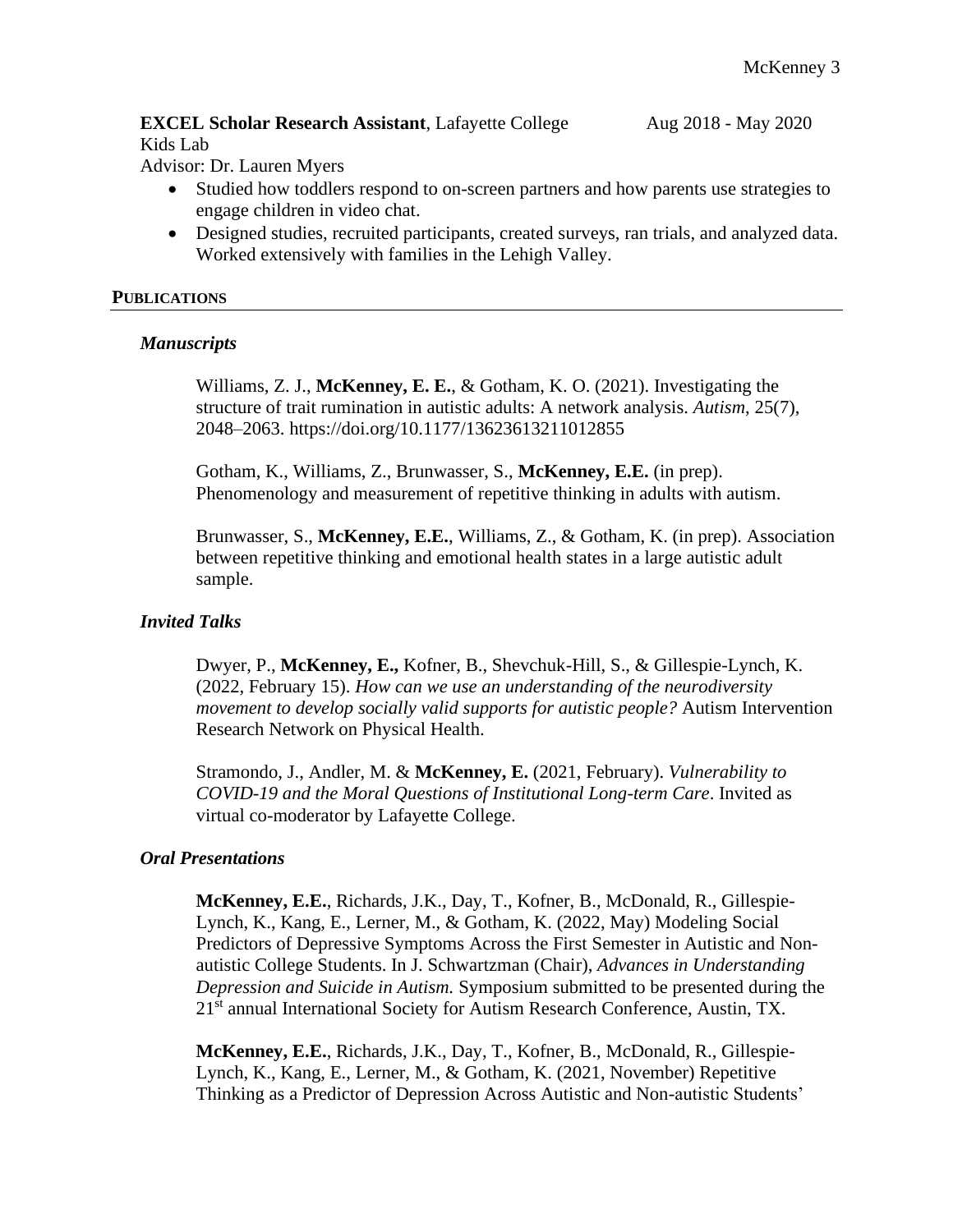First Semester of College. In K. Gotham (Chair), *The Role of Repetitive Thinking in Depression within the Autistic Community.* Symposium presented during the Association for Behavioral and Cognitive Therapies' 55th Annual Convention.

Myers, L. J. & **McKenney, E. E.** (2021, April). *Run away or play? Parents need evidence-based recommendations to create playful and engaging video chat interactions with their children*. In M. Jing (Chair,) Young Children and Digital "Symbols:" A Socio-contextual Lens. Presented by Myers in symposium at the 2021 biennial meeting of the Society for Research in Child Development, virtual conference.

**McKenney, E. &** McDermut, M. (2020, February) *Guest Involvement in Social Psychiatric Cafes' Leadership.* Poster presented at the Lehigh Valley Association of Independent Colleges (LVAIC) Global Student Conference.

**McKenney, E.** (2019, August) *How does parental co-viewing support children during video chat?* Presentation given during college-wide summer talks series.

#### *Posters*

**McKenney, E. E.** & Talarico, J. M. (2021, July) *Alternative Communication Methods and Wellbeing: Childhood Access to Communication's Long-term Effects on Adult Wellbeing.* Poster was presented virtually at the 15<sup>th</sup> Congress of the International Association for the Study of Child Language, originally scheduled for July 2020 and delayed due to COVID-19.

**McKenney, E. E.** & Gotham, K.O. (2021, May) *Modeling Prospective Predictors of Mental Health Symptoms across the First Semester of College.* Poster was presented virtually at the 20<sup>th</sup> annual International Society for Autism Research conference.

**McKenney, E. E.** & Gotham, K.O. (2021, April) *Modeling Prospective Predictors of Mental Health Symptoms across the First Semester of College.* Poster was presented virtually at the Rowan University Annual Psychology Research Conference.

**McKenney, E. E.** & Talarico, J. M. (2020, March) *Augmentative and Alternative Communication Methods and Wellbeing: How Childhood Access to Communication Affects Adult Health.* Poster was accepted to be presented at the Meeting on Language in Autism, Durham, NC. (Conference cancelled due to COVID-19.)

**McKenney, E. E.** & Myers, L. J. (2019, October) *Run away or play with Grandma? How do parents support children's video chat experiences with relatives?* Poster and short talk presented at the biennial meeting of the Cognitive Development Society, Louisville, KY.

Myers, L. J., Kirkorian, H. L., & **McKenney, E. E.** (2019, October). *Are you talking to ME?: An exploratory study of toddlers' responsiveness to prompts from a video*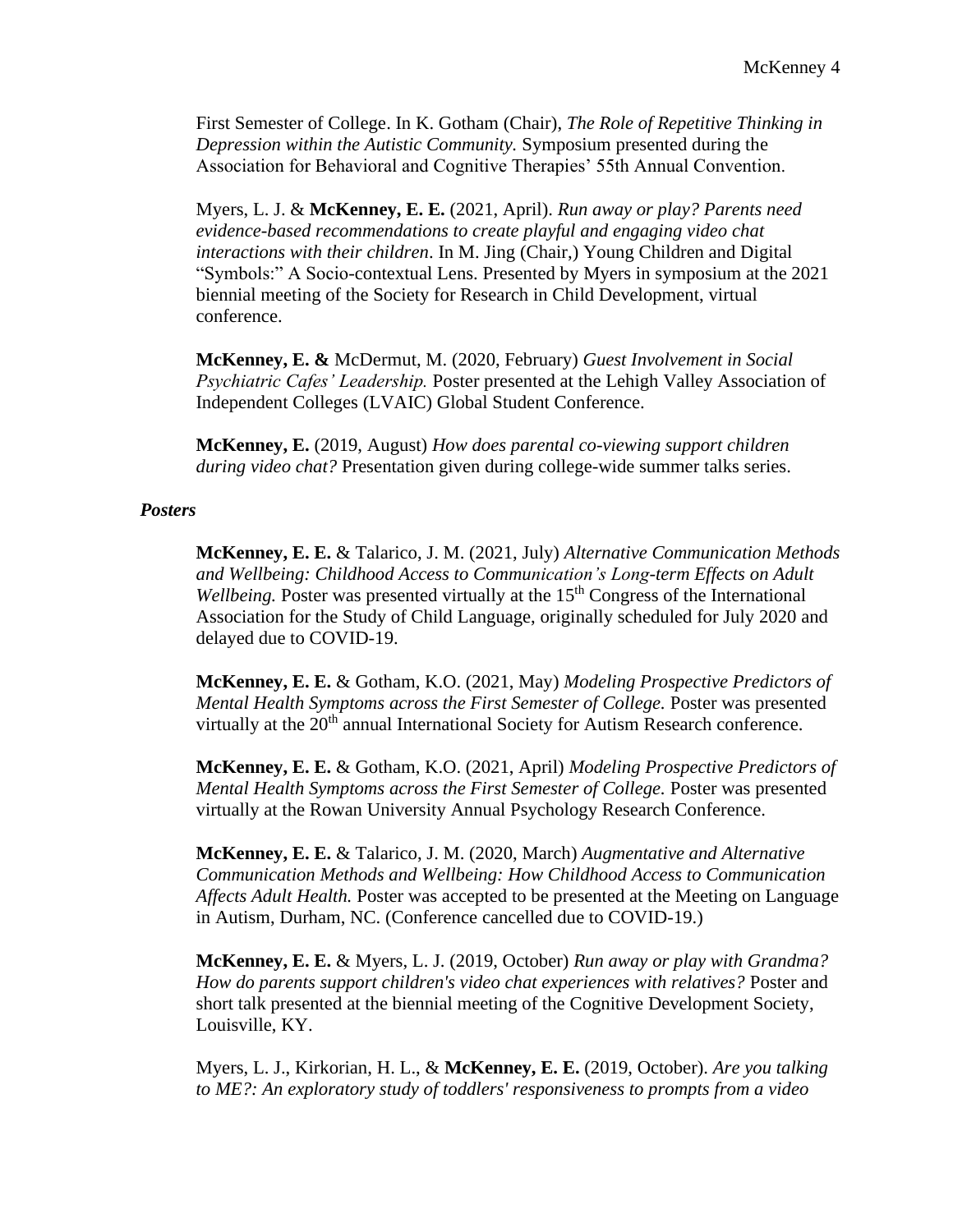*chat partner.* Poster and short talk presented at the biennial meeting of the Cognitive Development Society, Louisville, KY.

McDermut\*, M. & **McKenney, E.\*** (2019, May) *Guest Involvement at Mamma Mia.* Poster presented at program-wide poster session open to the public, Copenhagen, Denmark.

*\* represents equal contributions between authors*

#### **TEACHING EXPERIENCE**

| <b>Child and Adolescent Development</b><br>Rowan University Department of Psychology, Adjunct Instructor<br>Asynchronous, online                                                                     | Jan 2022- May 2022           |
|------------------------------------------------------------------------------------------------------------------------------------------------------------------------------------------------------|------------------------------|
| <b>Essentials of Psychology</b><br>Rowan University Department of Psychology, Adjunct Instructor<br>Asynchronous, online                                                                             | Sept 2021 - Dec 2021         |
| <b>Guest Lecturer</b><br>Provided individual live lectures for the following classes:<br>Introduction to Psychology, North Carolina State University<br>Psychology as a Profession, Rowan University | Summer 2022<br>November 2021 |

#### **SKILLS**

Experienced with:

- SPSS and SPSS Syntax
- Coding behavioral video data through Datavyu, editing Datavyu scripts, and creating instructional lab manuals for its use
- Qualtrics survey creation, survey flow and branching, distribution, recruitment through panels, and email triggers
- Research Electronic Data Capture (REDCap) survey creation and distribution
- Excel, PowerPoint, Word

# **HONORS AND AWARDS**

2021 International Society for Autism Research Student and Trainee Award 2020 Barge Oratorical Prize: Oral Defense of Honors Thesis 2020 Herbert W. Rogers Psychology Prize Psi Chi National Honor Society 2016-2020 Marquis Scholar, Charles A. Dana Foundation Scholar 2016 BBC 100 Women Honoree, recognized for creation of STEM Program 2016 Gold Award Girl Scout and regional Young Women of Distinction Honoree

#### **SELECTED ADDITIONAL TRAINING**

DBT of South Jersey: DBT Phone Coaching 101 January 2021